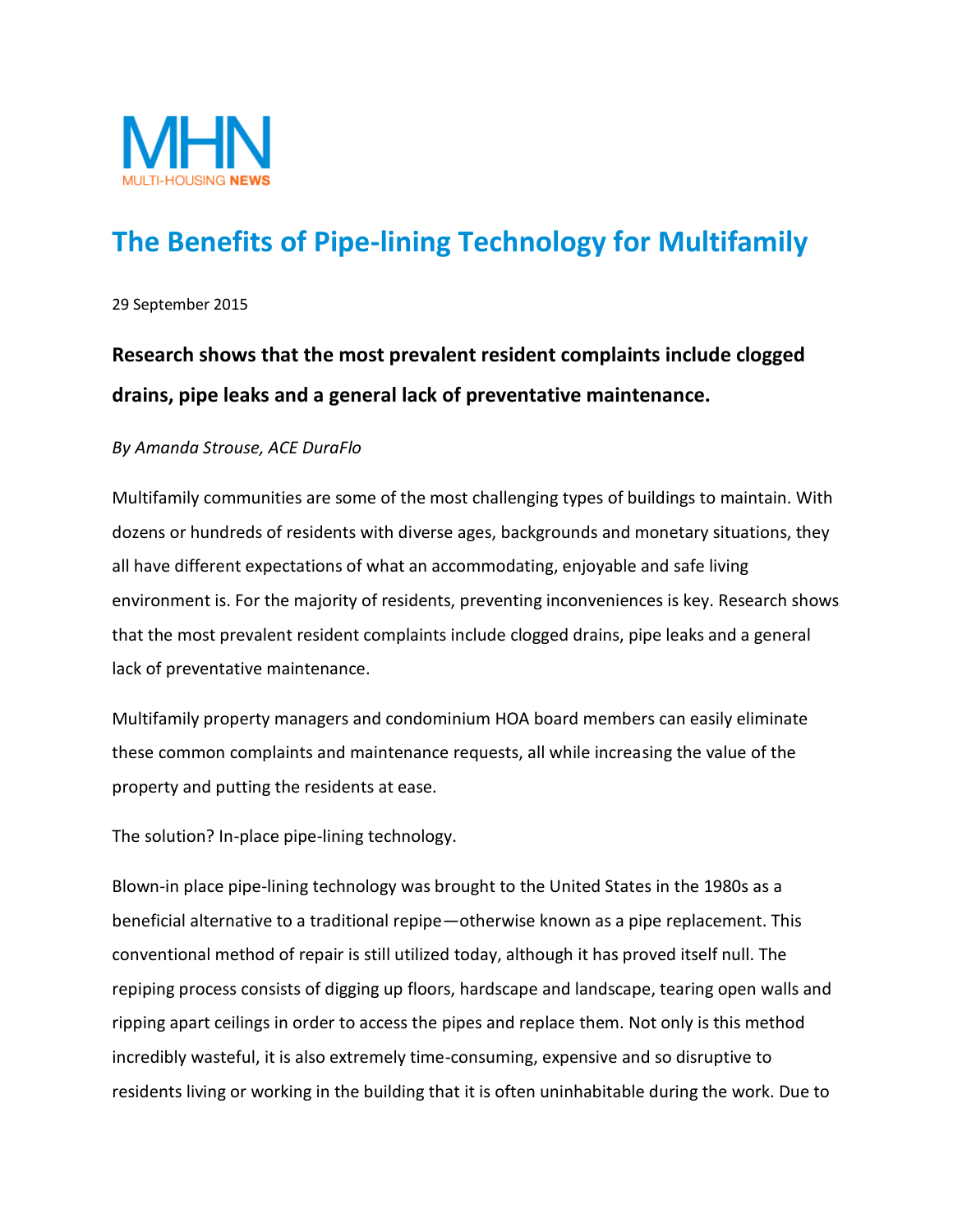these significant disadvantages, more and more property management professionals are choosing pipe lining over repiping.



Blown-in place pipe lining, a particular type of in-place pipelining technology, restores and preserves pressurized pipe systems, including drinking water mains and pipes, HVAC pipes, fire sprinkler systems, pool pipes, decorative fountain pipes and natural gas systems. This process prevents resident relocation, as well as unsightly and disruptive destruction. There are several companies in the United States and the international business community that use their own patented blown-in place pipe lining technology, but they follow some basic common steps:

1) Hoses are connected to the pressurized pipe system's existing access points. Preheated, filtered air is pushed throughout the isolated system to dry it.

2) Next, an air and sand mixture is pushed throughout the pipes to clean the inside surface of the pipes and prepare them for the proper bonding of the epoxy coating that is to follow.

3) Liquid epoxy is pushed through the pipes using the compressed air, until the pipes' interiors are fully coated with a layer of the epoxy. The epoxy cures and then the protective epoxy coating is left inside the pipes.

This process has many advantages that greatly benefit multi-unit residential buildings, prompting more and more property managers and HOA boards to choose this type of technology to rehabilitate their property's pipes or prevent leaks from occurring.

1) Minimally-destructive: Using existing access points, the blown-in place pipe-lining method minimizes tearing open walls and ceilings, digging up floors, landscape and hardscape. The prevention of destruction means that residents can continue to live in their homes during the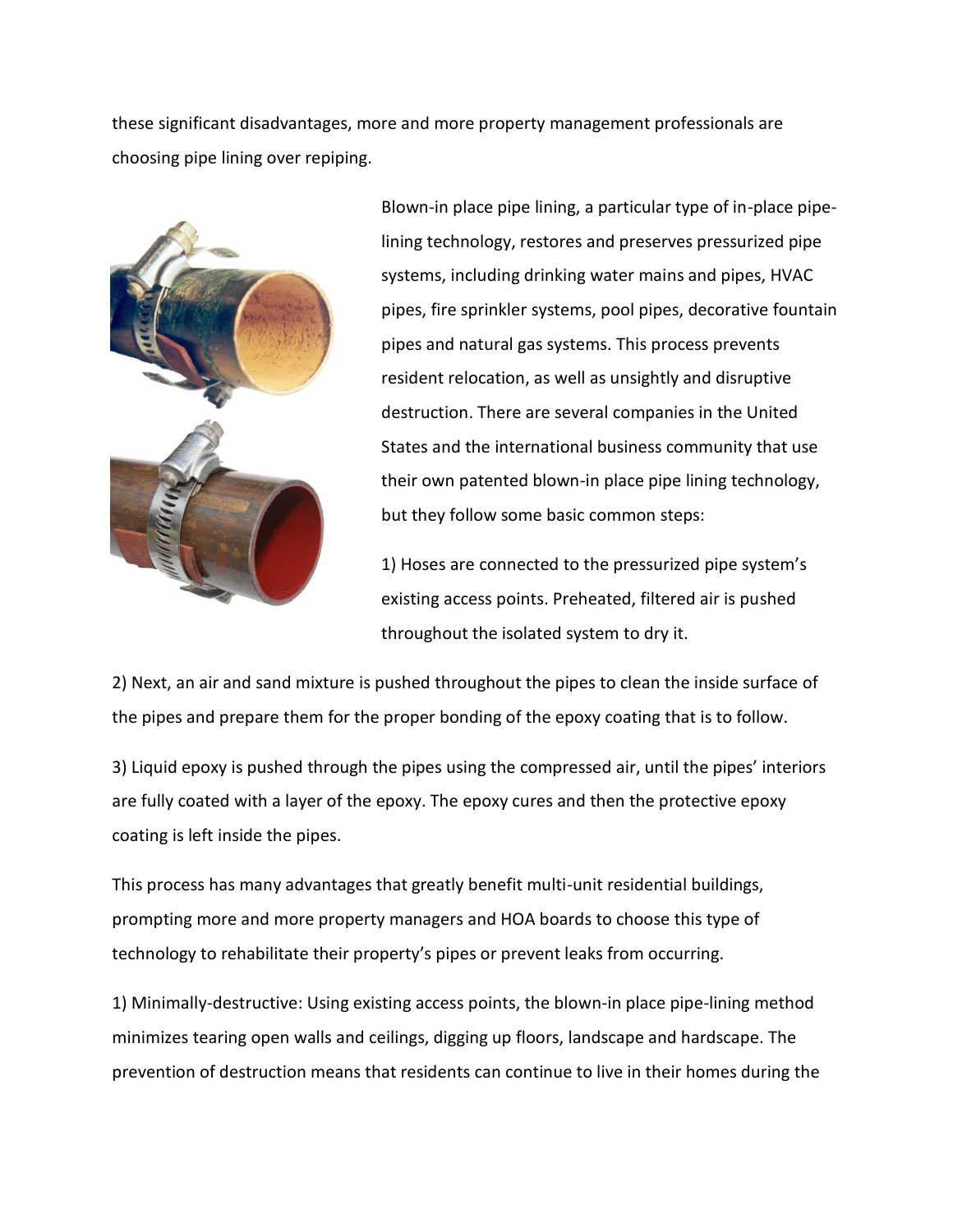project and the project doesn't create an ugly eye sore for residents, their guests or prospective residents.

2) Minimally-disruptive: Since there is minimal destruction, the residents are not disrupted like they would be during a pipe replacement. Depending on the epoxy maker, fast curing epoxy will allow one unit to be completed in just one day, so the home's pipes are functioning normally by the evening, and the residents are left with peace of mind that they are protected from pipe leaks and other failures.

3) Cost-effective: Generally, a pipe lining project is less expensive than a pipe replacement, since a repipe consists of tearing apart the building and then putting it back together again. Pipe lining is also a low-cost investment as opposed to paying for many temporary Band-Aidtype repipe fixes throughout several years, as well as the damages brought on by pipe leaks and mold.

4) Effectively prevent leaks: The epoxy cures into a strong barrier coating which prevents corrosion that leads to pinhole leaks and slab leaks.

5) Mold prevention: By preventing the formation leaks within walls and ceilings, property managers, residents and homeowners do not have to fear unknown water leaks that cause mold, damaging the property and posing health concerns.

6) Improved water flow: The epoxy coating prevents the build-up of corrosion, MIC (in fire sprinkler pipes) and leaks, thus greatly improving the water flow to the pressure the pipe system was intended to deliver.

7) Clean water: Some epoxy coatings are effective at preventing metals from leaching (lead leaching from lead and galvanized pipes into drinking water and copper leaching from copper pipes into drinking water), promoting safer and healthier drinking water for the residents. The barrier coating also prevents unattractive rusty water, discoloration from metal leaching or corrosion buildup inside the pipes.